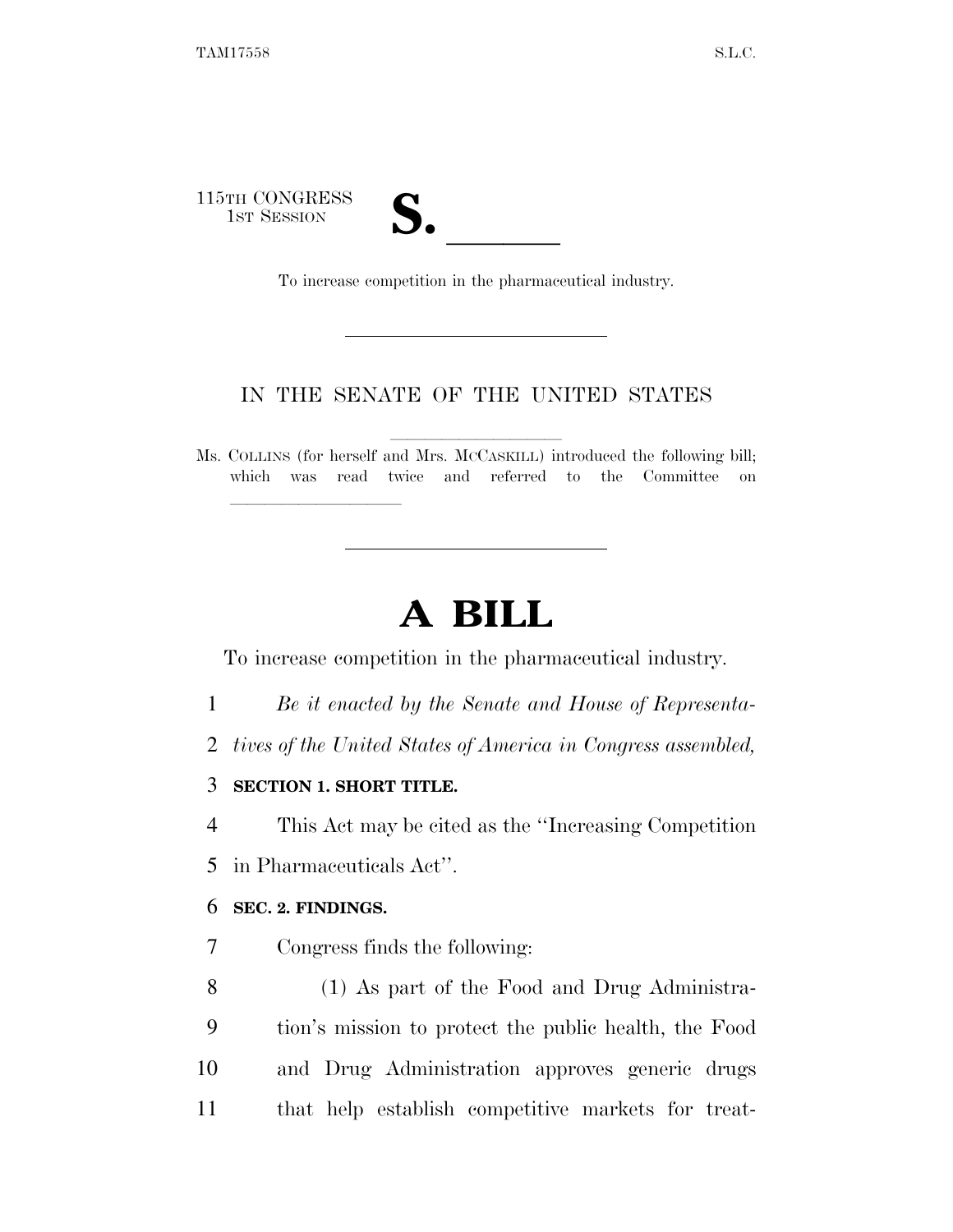TAM17558 S.L.C.

| $\mathbf{1}$   | ments that improve the lives of millions of patients  |
|----------------|-------------------------------------------------------|
| $\overline{2}$ | in the United States.                                 |
| 3              | (2) Rising health care costs, including prescrip-     |
| $\overline{4}$ | tion drug costs, continue to be a major concern for   |
| 5              | patients in the United States.                        |
| 6              | (3) Eighty-eight percent of prescription drugs        |
| 7              | dispensed in the United States, or nearly 9 out of    |
| $8\,$          | every 10 prescriptions dispensed, are generic drugs.  |
| 9              | (4) Studies suggest that generic drugs account        |
| 10             | for only 28 percent of total prescription drug spend- |
| 11             | ing and were responsible for $$1,680,000,000,000$ in  |
| 12             | estimated savings over the period of 2005 to 2014.    |
| 13             | (5) Increasing generic competition can be an ef-      |
| 14             | fective way to help keep prescription drug costs low  |
| 15             | for patients, the health care system, and Federal     |
| 16             | and State government.                                 |
| 17             | (6) Despite enactment of the Generic Drug             |
| 18             | User Fee Amendments of $2012$ (21 U.S.C. 379j-41)     |
| 19             | et seq.), which was established to provide the Food   |
| 20             | and Drug Administration with industry funding to      |
| 21             | ensure a more consistent timeline for generic drug    |
| 22             | approvals, a significant backlog of abbreviated new   |
| 23             | drug applications for generic drugs remains.          |
| 24             | (7) The sudden, aggressive price hikes for a va-      |
| 25             | riety of recently acquired off-patent drugs that have |
|                |                                                       |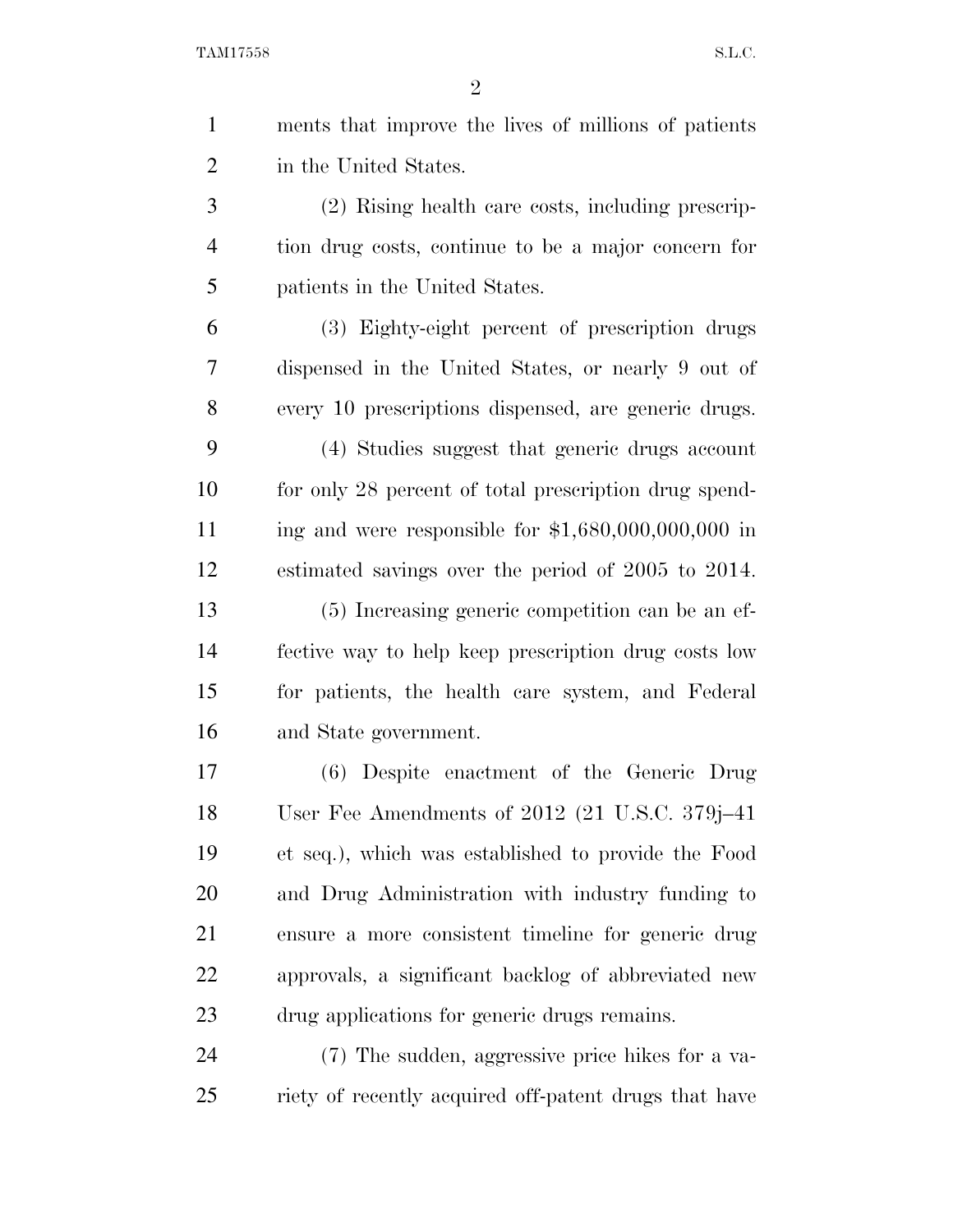been used widely for decades, for which there is no generic drug competitor, also affects access to af- fordable prescriptions for patients and the overall cost of health care in the United States.

 (8) Improving the review of abbreviated new drug applications and the approval of generic drugs would help to improve competition and lower prices for patients.

 (9) Establishing a clear timeframe for the Food and Drug Administration to expedite the review of certain applications for generic drugs would also help keep drug prices down and improve timely ac-cess for patients.

# **TITLE I—REMOVING REGU- LATORY BARRIERS TO COM-PETITION**

#### **SEC. 101. IMPROVING GENERIC ACCESS.**

 Section 505(j) of the Federal Food, Drug, and Cos- metic Act (21 U.S.C. 355(j)) is amended by adding at the end the following:

 "(11)(A) The Secretary shall prioritize the review, and act not later than 150 calendar days after the date of the submission of an application, on an application that has been submitted for review under this subsection, or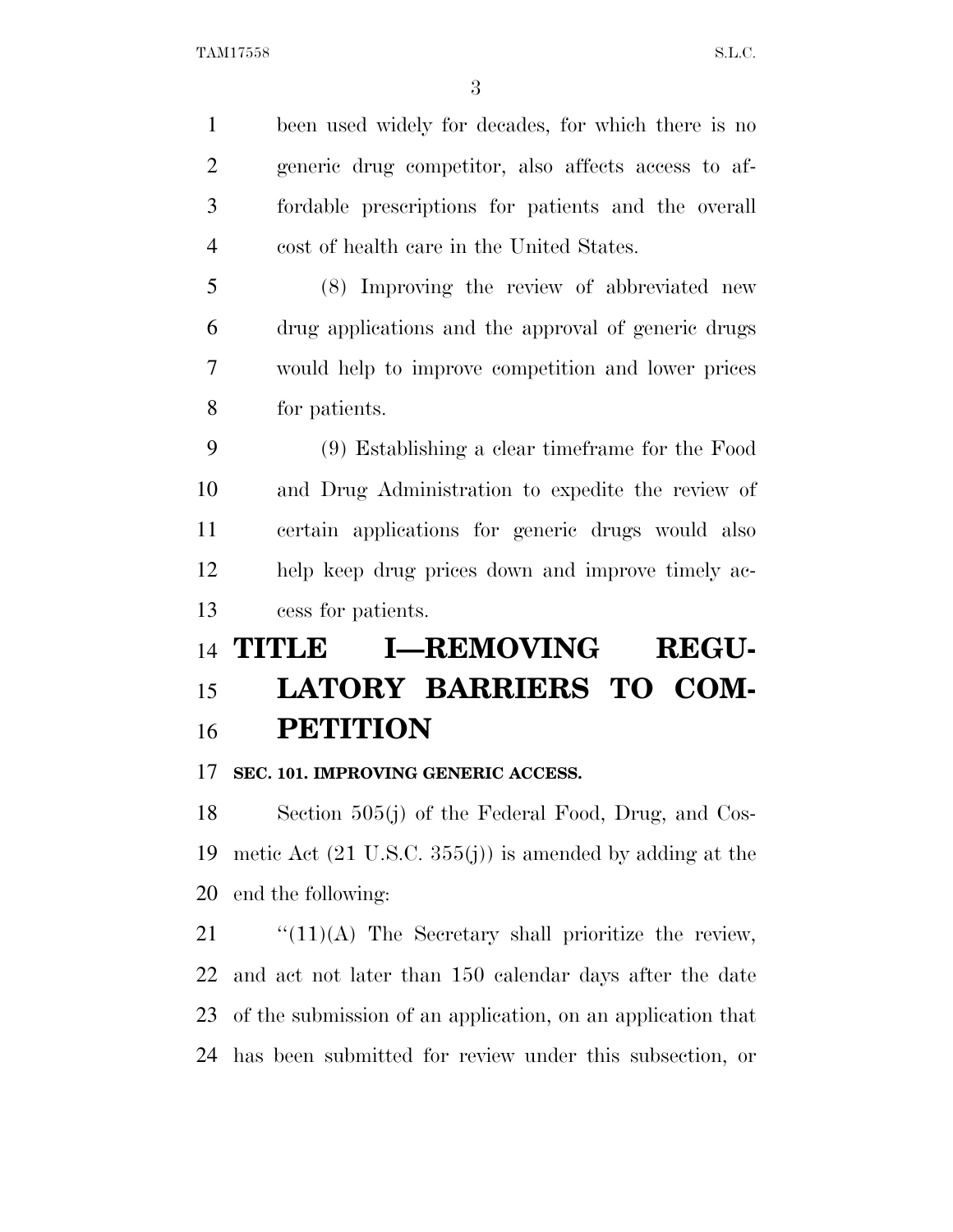on a supplement to such an application, that is for a drug that—

 ''(i) has been introduced into interstate com- merce by not more than one manufacturer or spon- sor, as applicable, in the last 3 months and with re- spect to which tentative approval under paragraph (5) has been granted for not more than 2 applica-tions; or

 ''(ii) has been included on the list under section 506E.

 $\text{``(B)}$  The fees pursuant to section 744B(a)(3) shall be waived with respect to an application described in sub- paragraph (A), unless such application contains a certifi-14 cation under paragraph  $(2)(A)(\n{\rm vii})(IV)$ .

 ''(C) The Secretary may expedite an inspection or re- inspection under section 704 of an establishment that pro- poses to manufacture a drug described in subparagraph (A).".

### **SEC. 102. REPORTING ON PENDING GENERIC DRUG APPLI-CATIONS.**

 Not later than 90 calendar days after the date of en- actment of this Act, and every 90 calendar days thereafter until October 1, 2022, the Secretary of Health and Human Services shall submit to the Committee on Health, Education, Labor, and Pensions of the Senate, the Special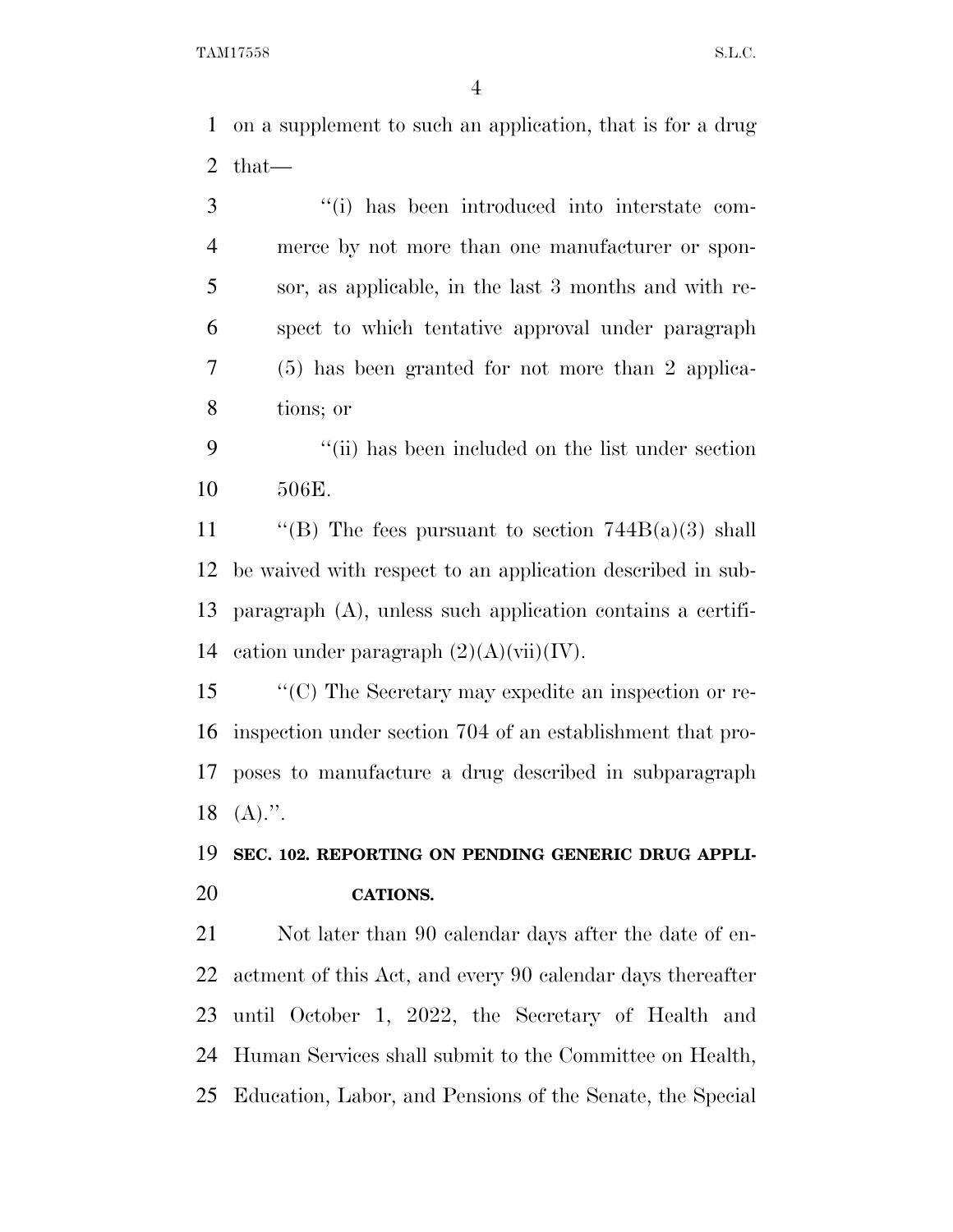| $\mathbf{1}$   | Committee on Aging of the Senate, and the Committee                          |
|----------------|------------------------------------------------------------------------------|
| $\overline{2}$ | on Energy and Commerce of the House of Representatives                       |
| 3              | a report that provides—                                                      |
| $\overline{4}$ | (1) the number of applications that were filed                               |
| 5              | under section 505(j) of the Federal Food, Drug, and                          |
| 6              | Cosmetic Act $(21 \text{ U.S.C. } 355(j))$ prior to October 1,               |
| 7              | 2015, that are pending at the time the report is sub-                        |
| 8              | mitted;                                                                      |
| 9              | $(2)$ the average and median total time such ap-                             |
| 10             | plications have been pending;                                                |
| 11             | (3) the number of such applications that con-                                |
| 12             | certifications<br>tain<br>under<br>section                                   |
| 13             | $505(j)(2)(A)(vii)(IV)$ of such Act; and                                     |
| 14             | (4) the number of such applications that are                                 |
| 15             | subject to priority review.                                                  |
| 16             | <b>TITLE II-INCENTIVIZING</b>                                                |
| 17             | <b>COMPETITION</b>                                                           |
| 18             | SEC. 201. GENERIC PRIORITY REVIEW VOUCHER.                                   |
| 19             | Chapter V of the Federal Food, Drug, and Cosmetic                            |
| 20             | Act $(21 \text{ U.S.C. } 351 \text{ et seq.})$ is amended by inserting after |
| 21             | section 506G the following:                                                  |
| 22             | "SEC. 506H. GENERIC PRIORITY REVIEW VOUCHER.                                 |
| 23             | "(a) DEFINITIONS.—In this section:                                           |
| 24             | $\lq(1)$ The term 'priority review' with respect to                          |
| 25             | an application under section $505(j)$ means review                           |
|                |                                                                              |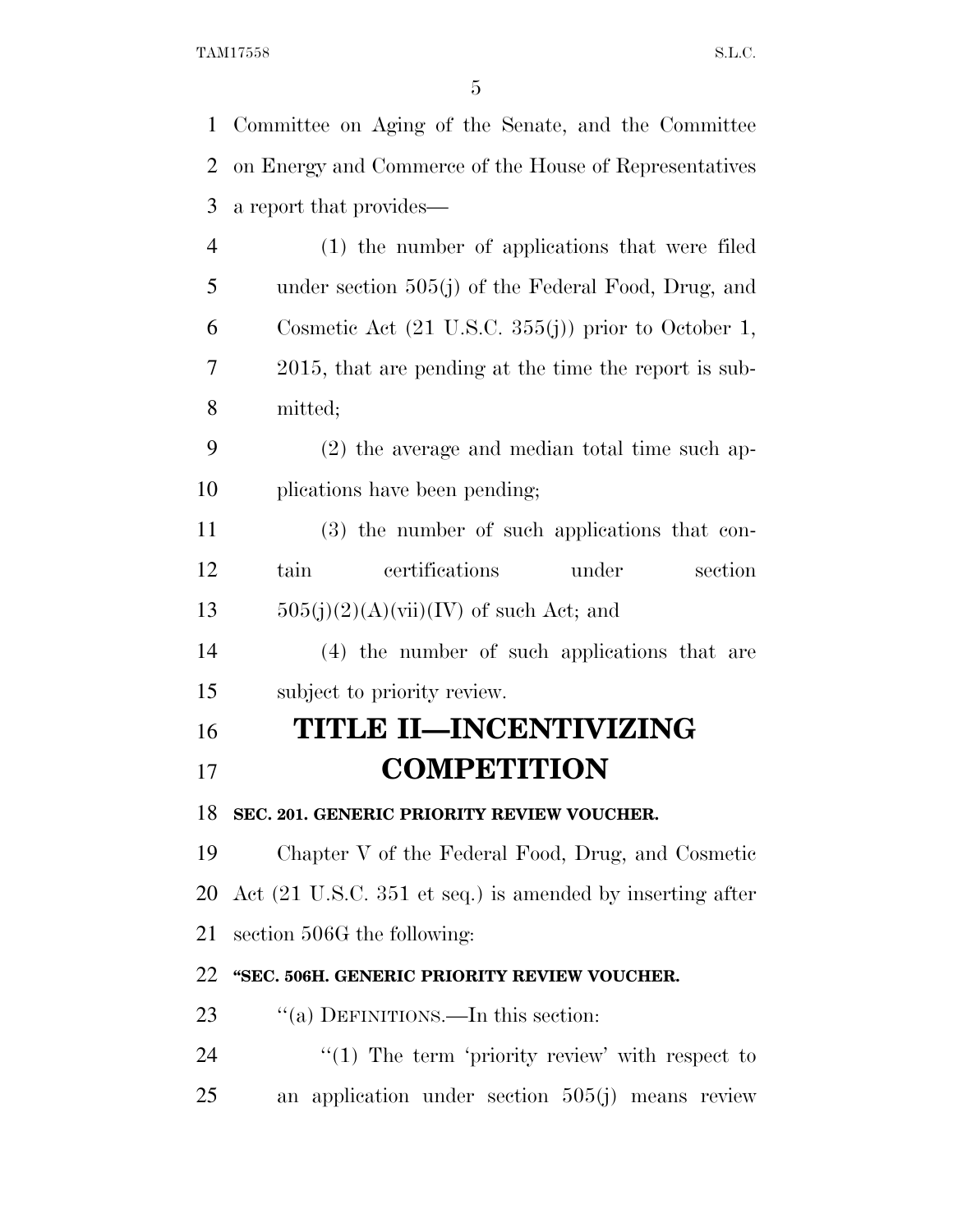and action by the Secretary on such application by 2 the Secretary not later than 150 calendar days after such application has been submitted for review.

4 "(2) The term 'priority review voucher' means a voucher for priority review for an application under section 505(j). Such voucher shall be awarded upon the approval of the application described in  $505(j)(11)(A)$ , unless such application contains a certification unders ubclauses (III) and (IV) of sec-10 tion  $505(j)(2)(A)(vii)$ .

 ''(b) GENERIC PRIORITY REVIEW VOUCHERS, IN GENERAL.—The Secretary shall award a priority review voucher to the sponsor of an application described in  $505(i)(11)(A)$  upon approval by the Secretary of such ap-plication.

16 "(c) TRANSFERABILITY.—

 $\frac{17}{2}$   $\frac{17}{2}$  IN GENERAL.—The recipient of a priority review voucher under subsection (a) may transfer (including by sale) the entitlement to such voucher. There is no limit on the number of times a priority review voucher may be transferred before such voucher is used.

23 "(2) NOTIFICATION TO THE SECRETARY.— Each person to whom a voucher is transferred shall notify the Secretary of such change in ownership of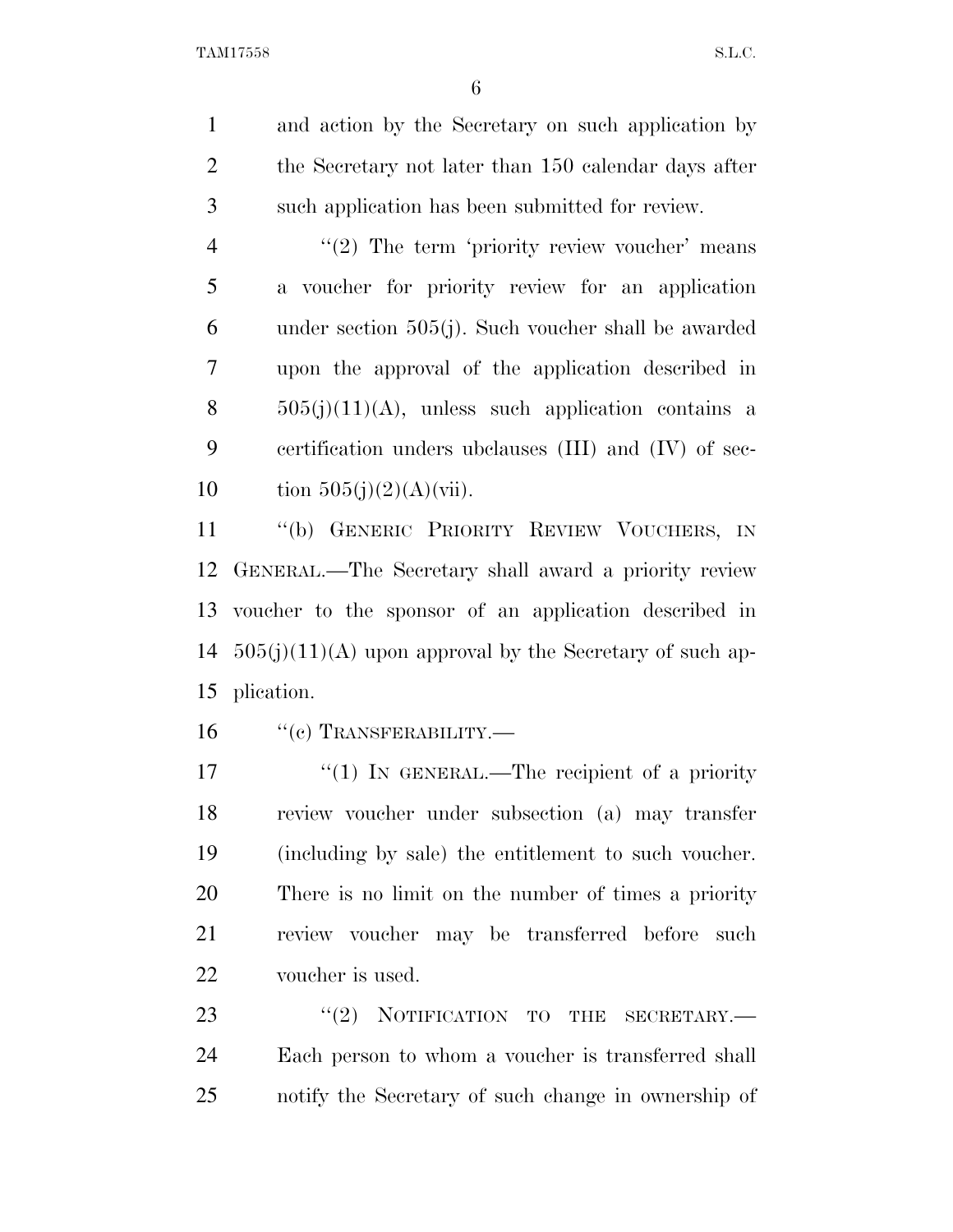TAM17558 S.L.C.

 such voucher not later than 30 calendar days after such transfer.

 ''(d) NOTIFICATION.—The sponsor shall notify the Secretary not later than 30 calendar days prior to the sub- mission of a human drug application that is intended to be the subject of a priority review voucher, except in the case of such an application that was pending as of October 1, 2015, in which case the sponsor of such pending appli- cation shall notify the Secretary not later than 30 days after the date on which such voucher is awarded.

 ''(e) FEES.—The sponsor of an application that is the subject of a priority review voucher shall be subject to the fees required under section 744A.

 ''(f) CLARIFICATION.—Nothing in this section affects any period of exclusivity under this Act or the protection of any patent.

17 "(g) REVOCATION.—The Secretary may revoke any priority review voucher awarded under subsection (b) if the drug for which such voucher was awarded is not mar- keted in the United States within the 365-day period be-ginning on the date of the approval of such drug.

 ''(h) SUNSET.—The authority of the Secretary to carry out the generic priority review voucher program under this section shall terminate on October 1, 2022.''.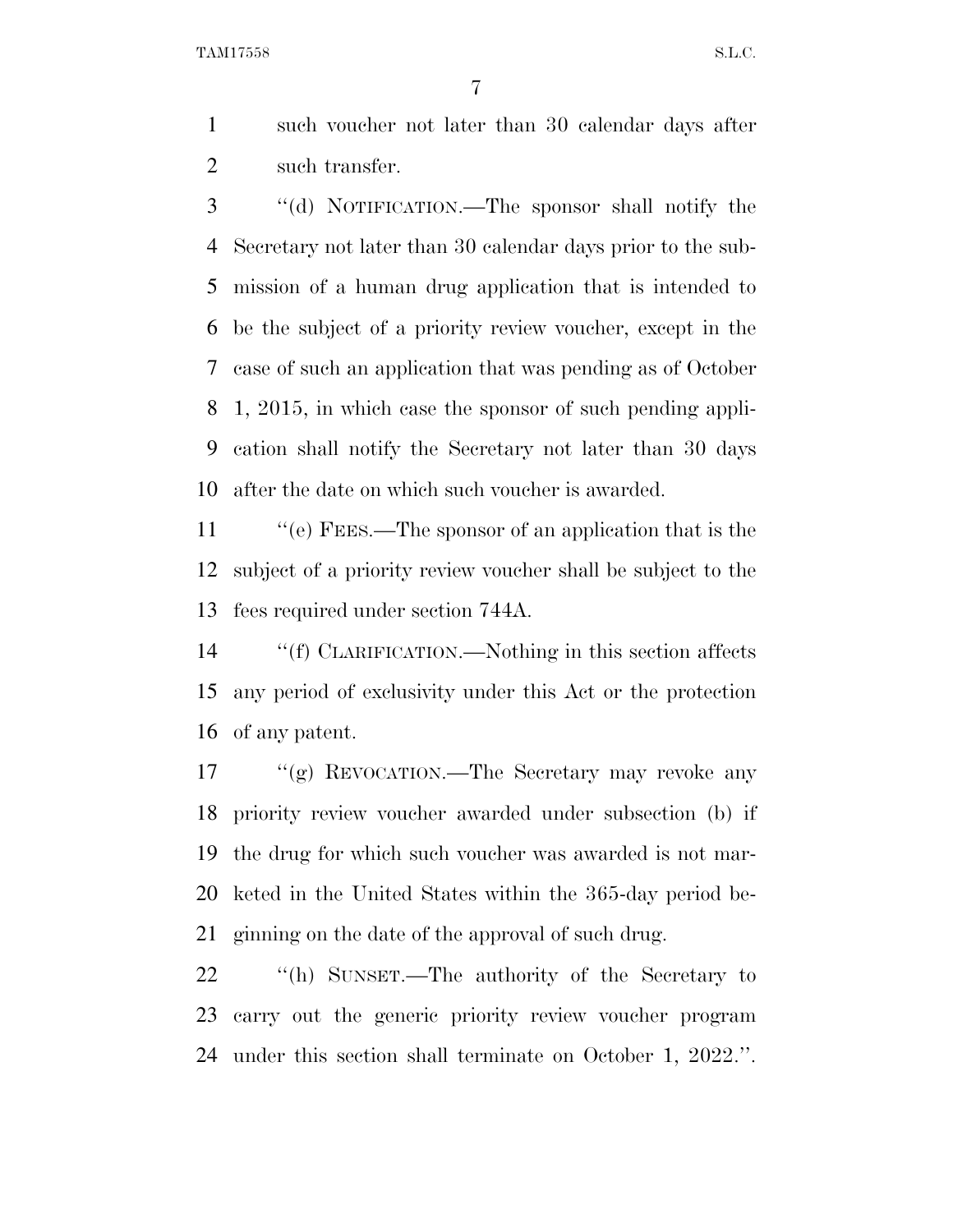| 1              | SEC. 202. TROPICAL DISEASE PRODUCT APPLICATION.                     |
|----------------|---------------------------------------------------------------------|
| $\overline{2}$ | Section $524(a)(4)(A)$ of the Federal Food, Drug, and               |
| 3              | Cosmetic Act $(21 \text{ U.S.C. } 360n(a)(4)(A))$ is amended—       |
| $\overline{4}$ | $(1)$ in clause (i), by striking "and";                             |
| 5              | $(2)$ in clause (ii), by adding "and" after the                     |
| 6              | semicolon; and                                                      |
| 7              | $(3)$ by adding at the end the following:                           |
| 8              | "(iii) that contains reports of new                                 |
| 9              | clinical investigations (other than<br>bio-                         |
| 10             | availability studies) essential to the ap-                          |
| 11             | proval of the application and conducted or                          |
| 12             | sponsored by the applicant;".                                       |
| 13             | <b>TITLE III–STUDY ON REMS</b>                                      |
| 14             | SEC. 301. STUDY ON REMS.                                            |
| 15             | (a) IN GENERAL.—The Comptroller General shall                       |
| 16             | conduct a review of the implementation and effectiveness            |
|                | 17 of section 505–1 of the Food, Drug, and Cosmetic Act             |
|                | 18 $(21 \text{ U.S.C. } 355-1)$ (referred to in this section as the |
| 19             | "REMS program"), which section—                                     |
| 20             | (1) authorizes the Secretary of Health and                          |
| 21             | Human Services to require a risk evaluation and                     |
| 22             | mitigation strategy (referred to in this section as                 |
| 23             | " $REMS"$ ); and                                                    |
| 24             | (2) codifies and expands regulations issued by                      |
| 25             | the Food and Drug Administration under which the                    |
| 26             | Food and Drug Administration may impose restric-                    |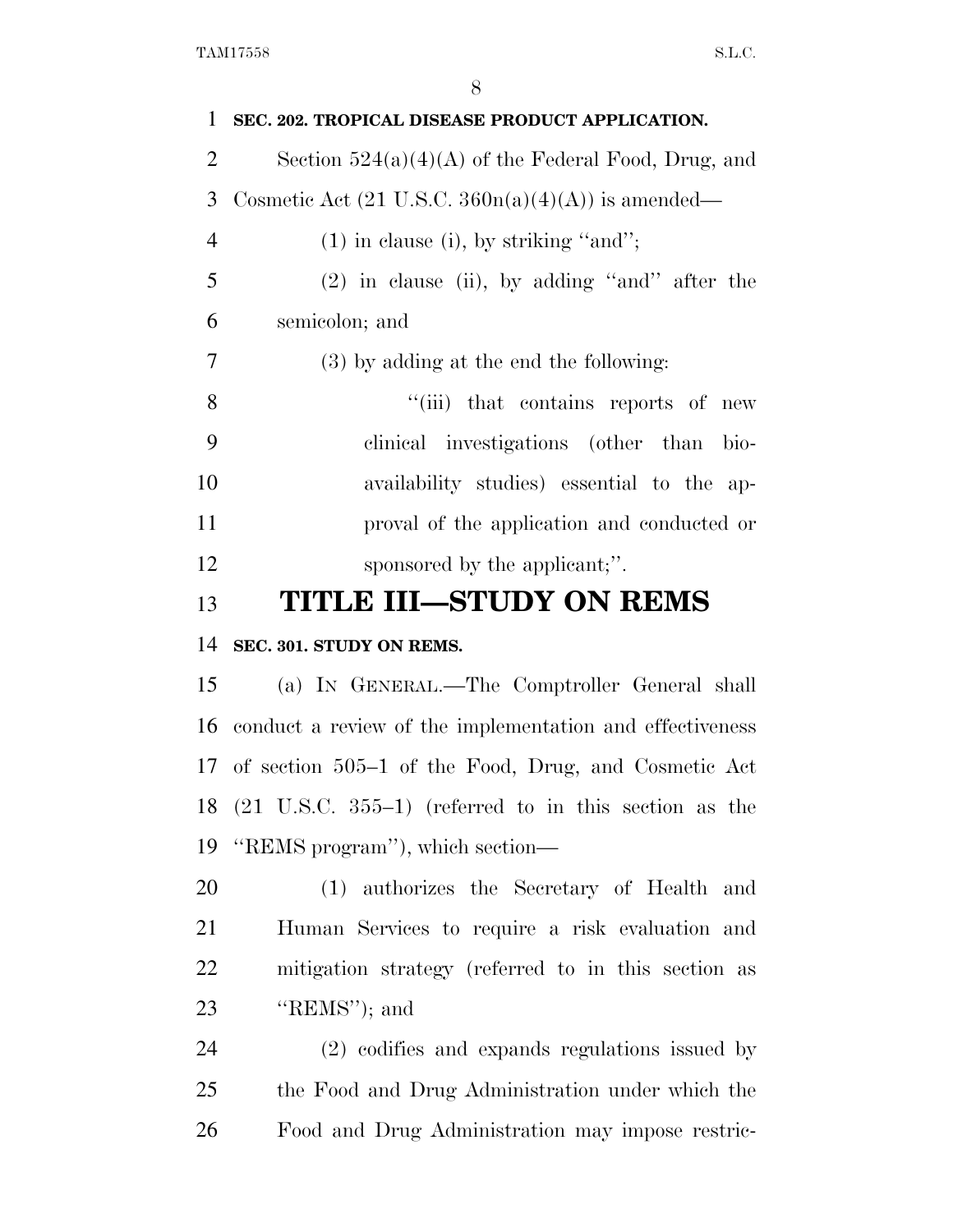TAM17558 S.L.C.

| $\mathbf{1}$   | tions on distribution necessary to ensure a drug is        |
|----------------|------------------------------------------------------------|
| $\overline{2}$ | safely used.                                               |
| 3              | (b) CONTENTS OF STUDY.—In conducting the review            |
| 4              | under subsection (a), the Comptroller General shall exam-  |
| 5              | ine each relevant element described in subsection (c) with |
| 6              | respect to each of the following categories:               |
| 7              | (1) New drug applications under subsection (b)             |
| 8              | of section 505 of the Federal Food, Drug, and Cos-         |
| 9              | metic Act $(21 \text{ U.S.C. } 355(b))$ .                  |
| 10             | (2) Abbreviated new drug applications under                |
| 11             | subsection (j) of such section.                            |
| 12             | (3) Applications for the license of a biological           |
| 13             | product under section 351 of the Public Health             |
| 14             | Service Act (42 U.S.C. 262).                               |
| 15             | (4) Single, shared system REMS, as described               |
| 16             | in section $505-1(i)$ of the Food, Drug, and Cosmetic      |
| 17             | Act $(21 \text{ U.S.C. } 355-1(i))$ .                      |
| 18             | (5) Controlled substances as defined in section            |
| 19             | 102 of the Controlled Substances Act (21 U.S.C.            |
| 20             | 802).                                                      |
| 21             | (6) RISKMAPs or other risk management proc-                |
| 22             | esses employed by the Food and Drug Administra-            |
| 23             | tion.                                                      |
| 24             | (c) ELEMENTS UNDER REVIEW.—In conducting the               |
| 25             | review under subsection (a), the Comptroller General shall |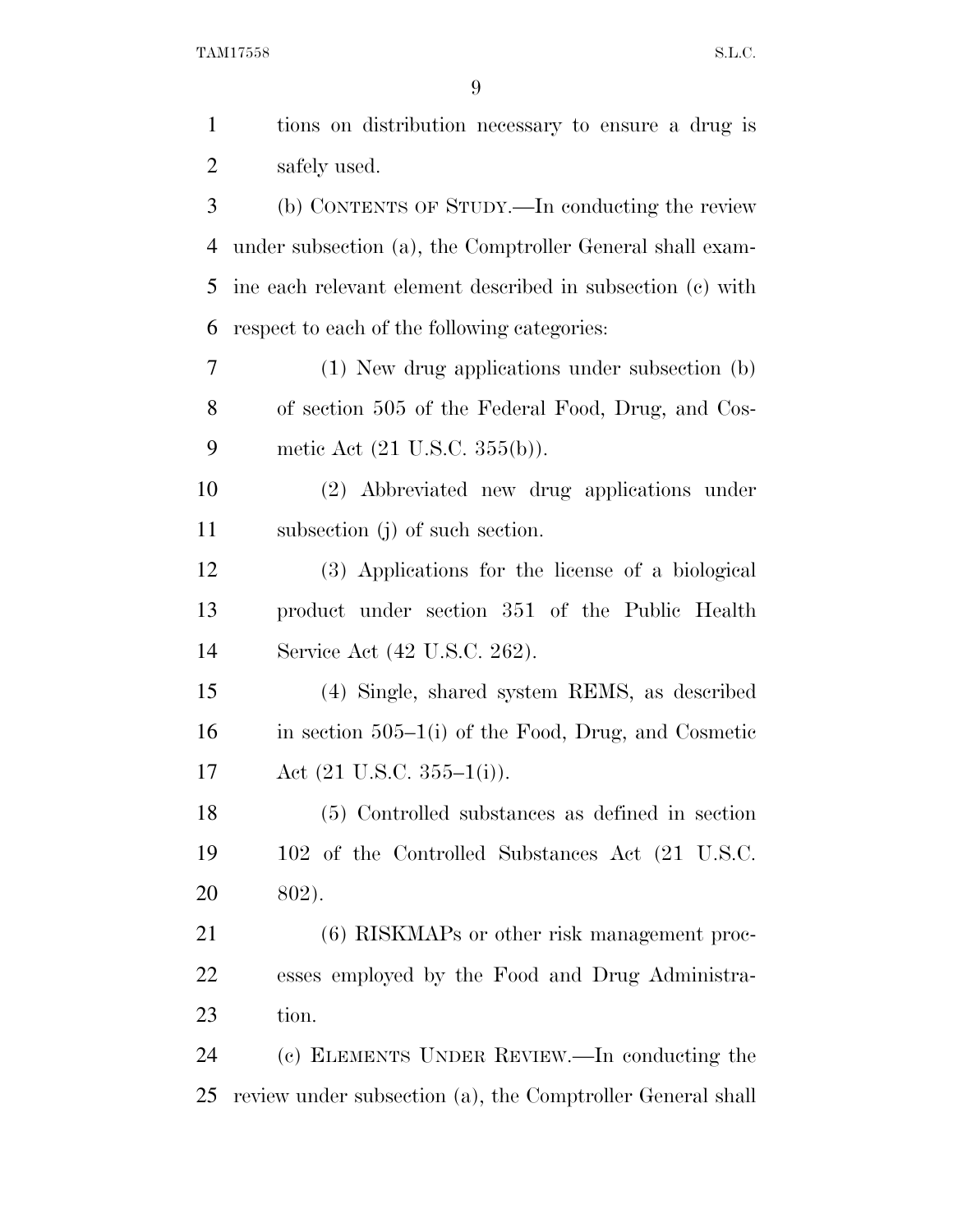examine each of the following elements with respect to each relevant category described in subsection (b).

 (1) For each type of application, and by year, the number of REMS required, submitted, volun- tarily submitted, modified, added, approved, or re- moved, and whether those REMS included elements to assure safe use, such as restricted distribution.

 (2) For each type of application, the number of REMS in effect at the time of the review and the number of years that each such REMS has been in effect at such time.

 (3) If and how the REMS program has im- proved drug safety, as compared to the time before the REMS program became effective, and how the Food and Drug Administration tracks such improve-ments.

 (4) The burdens associated with REMS, includ- ing burdens on patients, health care providers, ge- neric drug manufacturers, and brand drug manufac-turers.

 (5) In the case of a REMS program for a drug containing a controlled substance, the coordination between the Food and Drug Administration and the Drug Enforcement Administration.